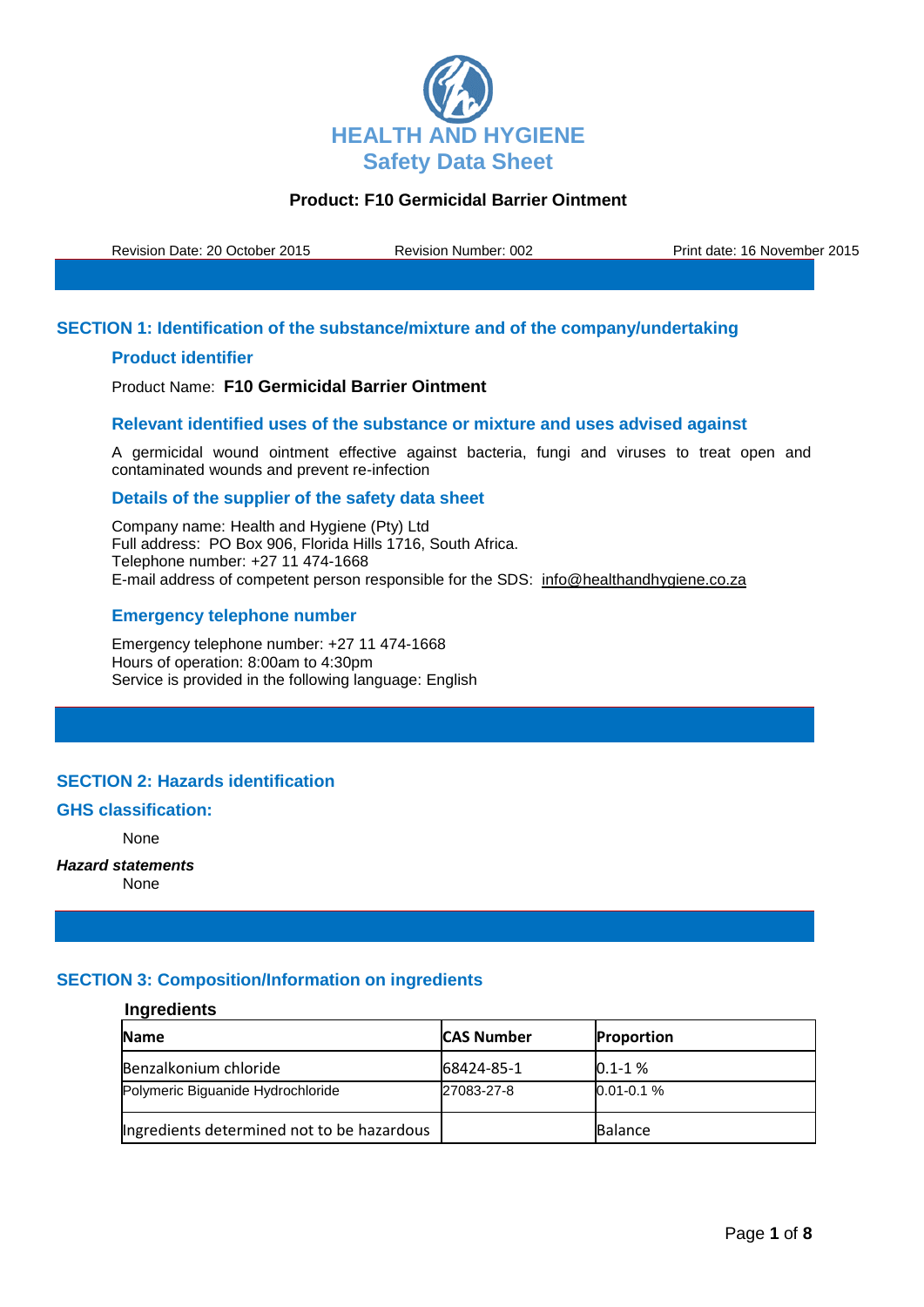

Revision Date: 20 October 2015 Revision Number: 002 Print date: 16 November 2015

#### **SECTION 4: First aid measures**

#### *Following contact with eyes*

Rinse thoroughly with clean water or buffered eye wash for 15 minutes. Seek medical advice where necessary.

*Following skin contact* None

*Following inhalation* None

*Following ingestion* Do not induce vomiting. Wash out mouth thoroughly with water.

**Advice to Doctor** Treat symptomatically.

### **SECTION 5: Fire-fighting measures**

### **Suitable Extinguishing media**

Use appropriate fire extinguisher for surrounding environment.

### **Hazards from Combustion Products**

Non-combustible material.

#### **Specific Hazards Arising from the chemical**

This product is non-combustible. However heating can cause expansion or decomposition leading to violent rupture of containers.

#### **Special protective equipment and precautions for fire fighters**

Fire fighters should wear full protective clothing and self- contained breathing apparatus (SCBA) operated in positive pressure mode. Fight fire from safe location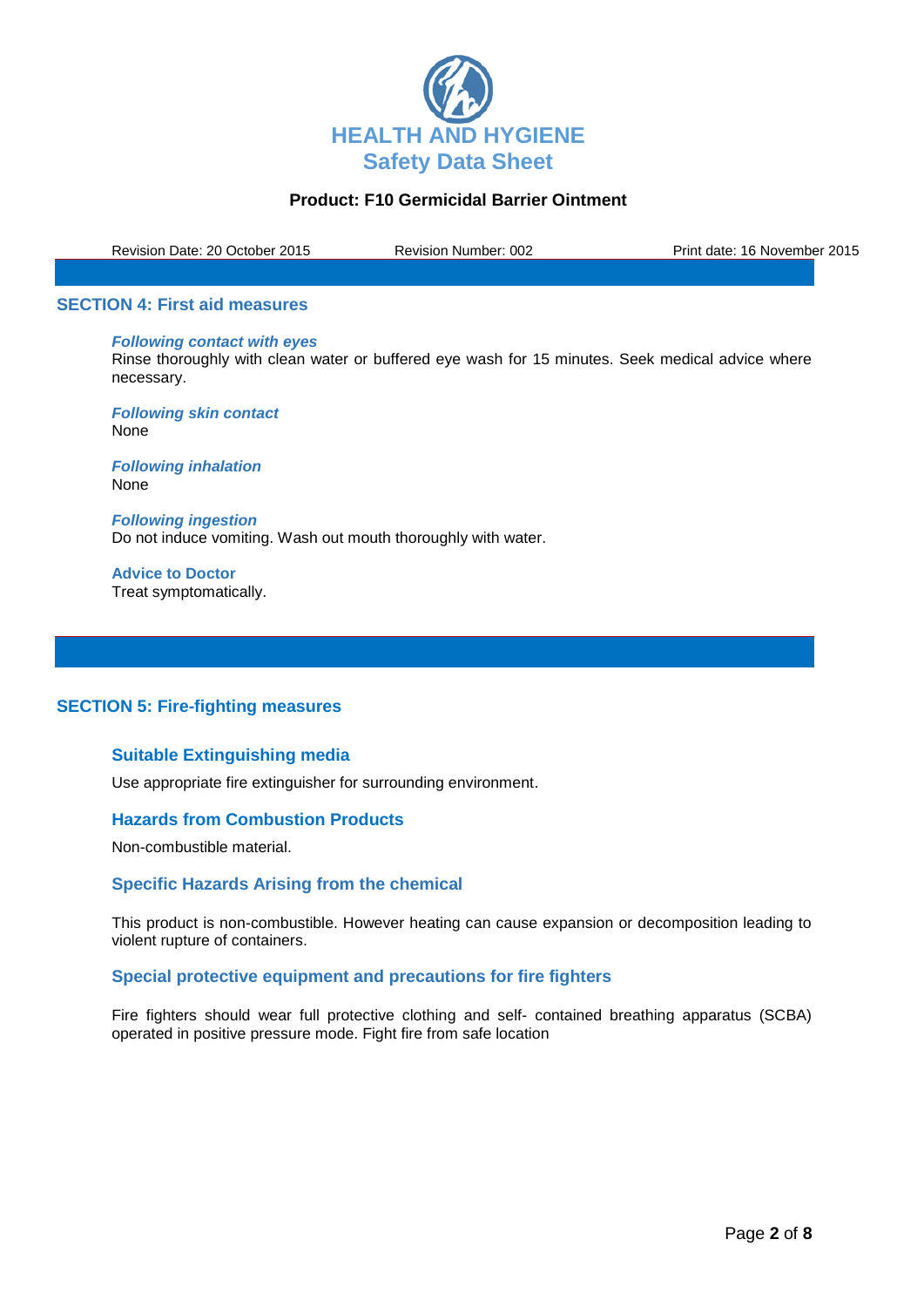

Revision Date: 20 October 2015 Revision Number: 002 Print date: 16 November 2015

### **SECTION 6: Accidental release measures**

## **Personal precautions, protective equipment and emergency procedures**

No special precautions are required. Dispose of waste according to the applicable local and national regulations.

### **Environmental precautions**

If contamination of sewers or waterways occurs inform the local water and waste management authorities in accordance with local regulations.

#### **Methods and materials for containment and clean up**

If possible contain the spill. Place inert absorbent material onto spillage. Collect the material and place into a suitable container. Do not dilute material but contain it

## **SECTION 7: Handling and storage**

#### **Precautions for safe handling**

No special precautions

#### **Conditions for safe storage, including any incompatibilities**

Store in a cool, dry, well ventilated area, out of direct sunlight. Store in suitable, labelled containers. Keep containers tightly closed. Store away from incompatible materials. Ensure that storage conditions comply with applicable local and national regulation.

#### **SECTION 8: Exposure controls/personal protection**

#### **Occupational exposure limit values**

No exposure standards have been established for the mixture. However, over-exposure to some chemicals may result in enhancement of pre-existing adverse medical conditions and/or allergic reactions and should be kept to the least possible levels.

#### **Biological Limit Values**

No biological limits allocated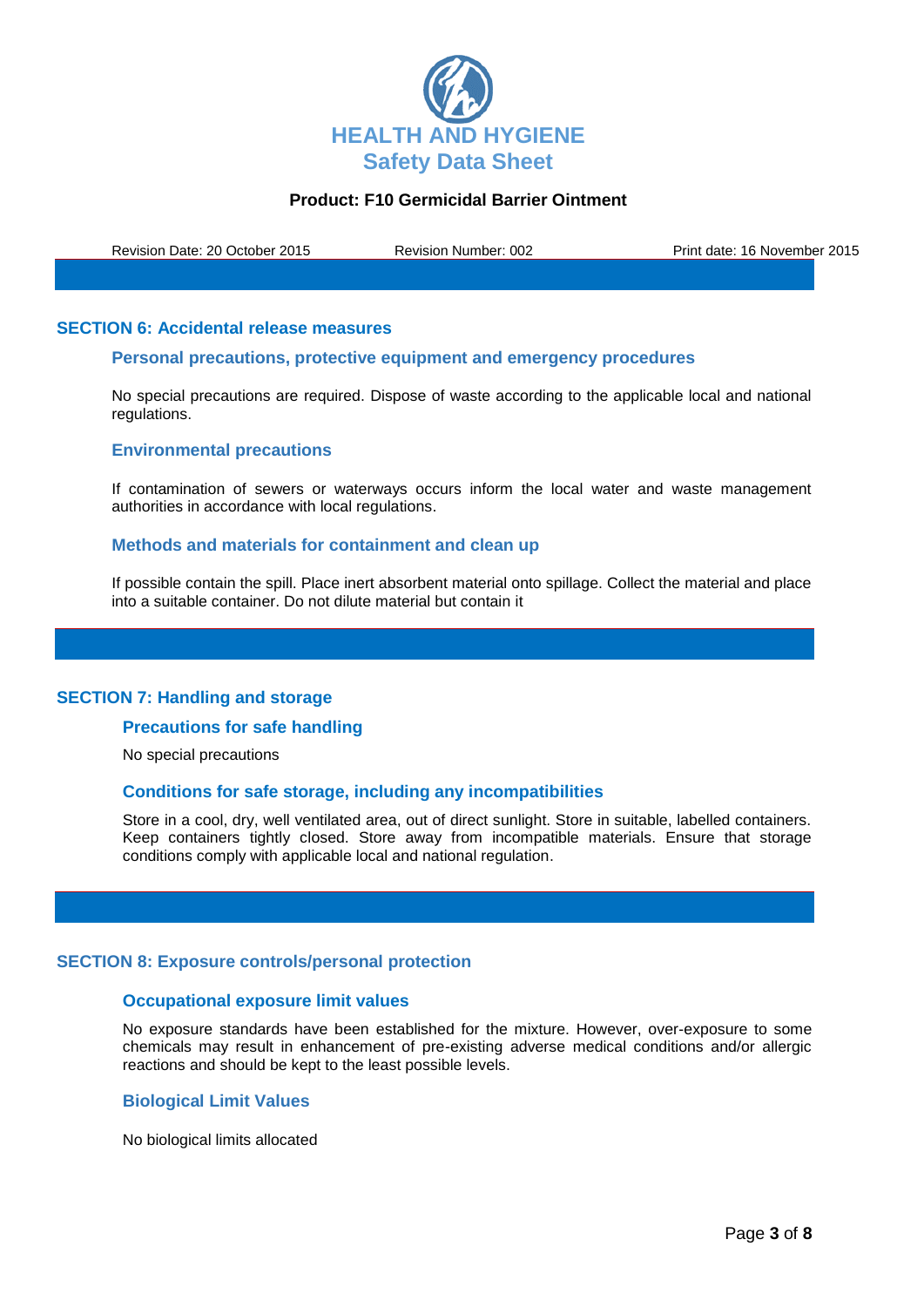

Revision Date: 20 October 2015 Revision Number: 002 Print date: 16 November 2015

# **Appropriate Engineering Controls**

No engineering controls required

## **Respiratory Protection**

No respiratory protection required

**Eye Protection**

Not required

**Hand Protection**

Not required

## **SECTION 9: Physical and chemical properties**

| Appearance:                  | opaque, white semi-solid. |
|------------------------------|---------------------------|
| Odour:                       | slight natural odour      |
| Odour threshold:             | not available             |
| pH:                          | 6.8                       |
| Melting point/freezing point | not available             |
| Boiling point:               | not available             |
| Flash point:                 | not available             |
| Evaporation rate             | not available             |
| Flammability:                | not combustible           |
| Vapour pressure:             | not available             |
| Vapour density (air=1)       | not available             |
| Density:                     | 1.0                       |
| Solubility in water:         | soluble                   |
| <b>Partition coefficient</b> | not known                 |
| Auto-ignition temperature    | not available             |
| Decomposition temperature    | not available             |
| Viscosity                    | not available             |

## **SECTION 10: Stability and reactivity**

## **Chemical stability**

Stable under normal conditions of storage and handling.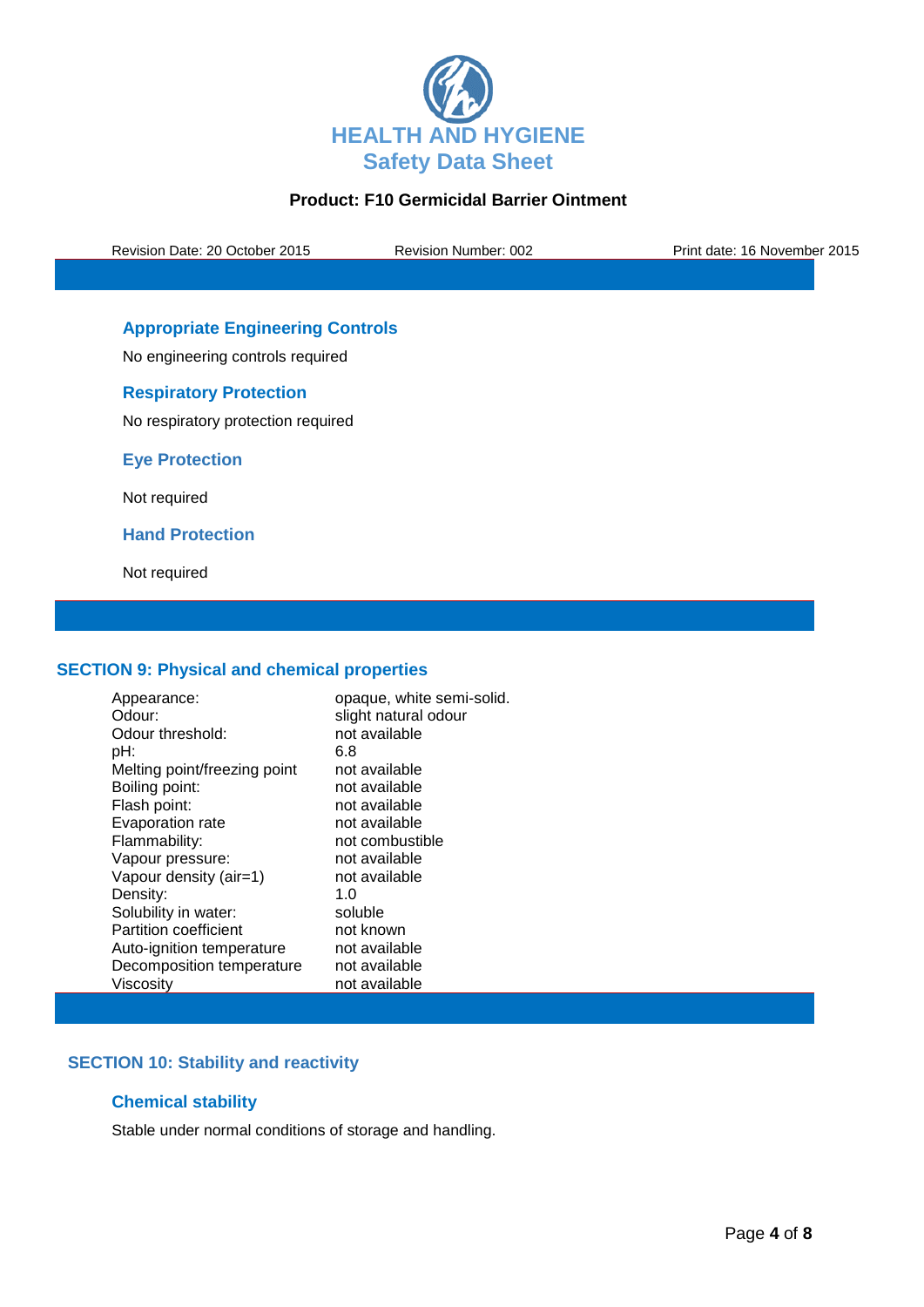

Revision Date: 20 October 2015 Revision Number: 002 Print date: 16 November 2015

## **Possibility of hazardous reactions**

Stable under normal conditions of storage and handling

**Conditions to Avoid** Do not mix with soaps and other chemicals.

**Incompatible materials** Anionic detergents / chemicals.

**Hazardous Decomposition Products** Not available

**Possibility of hazardous reactions** Not available

# **SECTION 11: Toxicological information**

This product does not contain any ingredients at levels classified as hazardous by GHS.

| I UAIVILY                                                         |                                                                       |
|-------------------------------------------------------------------|-----------------------------------------------------------------------|
| Acute Oral Toxicity: (Rat)                                        | None                                                                  |
| Acute Dermal Toxicity: (Rat)                                      | None                                                                  |
| Acute Eye Irritation                                              | None                                                                  |
| <b>Acute Dermal Irritation</b>                                    | None                                                                  |
| <b>Acute Inhalation Toxicity</b>                                  | None                                                                  |
| <b>Skin Sensitization</b>                                         | Not a sensitiser                                                      |
| Carcinogenicity,<br>mutagenicity<br>And toxicity for reproduction | Not considered to be carcinogenic, mutagenic or toxic to reproduction |

## **Ingestion**

**Toxicity**

Ingestion of this product may irritate the gastric tract causing nausea and vomiting.

**Inhalation** None

**Skin**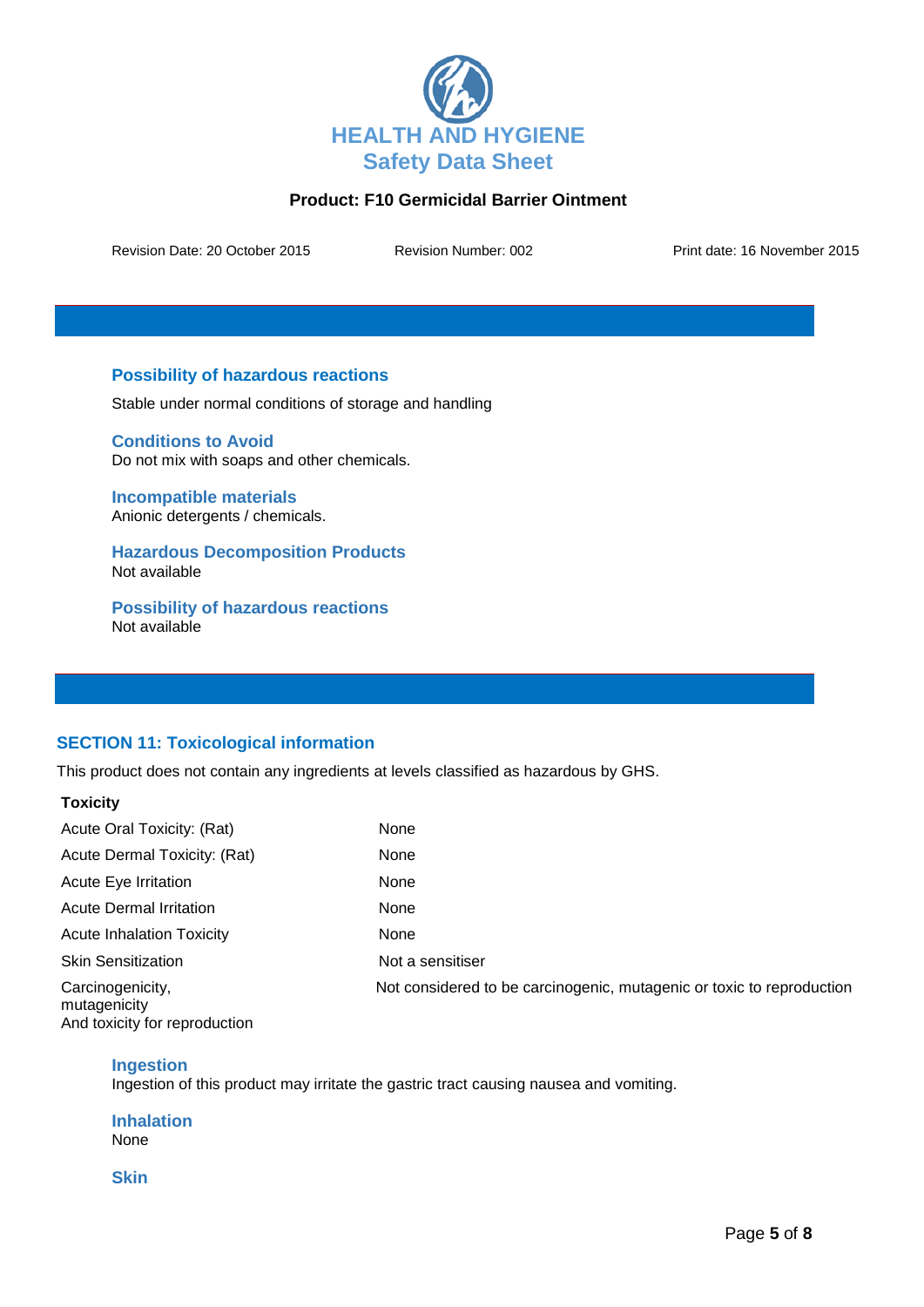

Revision Date: 20 October 2015 Revision Number: 002 Print date: 16 November 2015 None

**Eye None** 

**Respiratory sensitation** Not a respiratory sensitiser.

## **Skin Sensitisation**

Not a skin sensitiser.

#### **STOT-single exposure**

Not expected to cause toxicity to a specific target organ.

# **STOT-repeated exposure**

Not expected to cause toxicity to a specific target organ.

#### **Aspiration Hazard**

Not expected to be an aspiration hazard.

## **SECTION 12: Ecological information**

#### **Eco toxicity**

The available ecological data is given below.

### **Persistence and degradability** Biodegradable

**Mobility** Not mobile

**Bioaccumulative Potential** Not available

**Other Adverse Effects** Not available

**Environmental Protection** Not available.

**Acute Toxicity – Fish** Not available

**Acute Toxicity – Daphnia**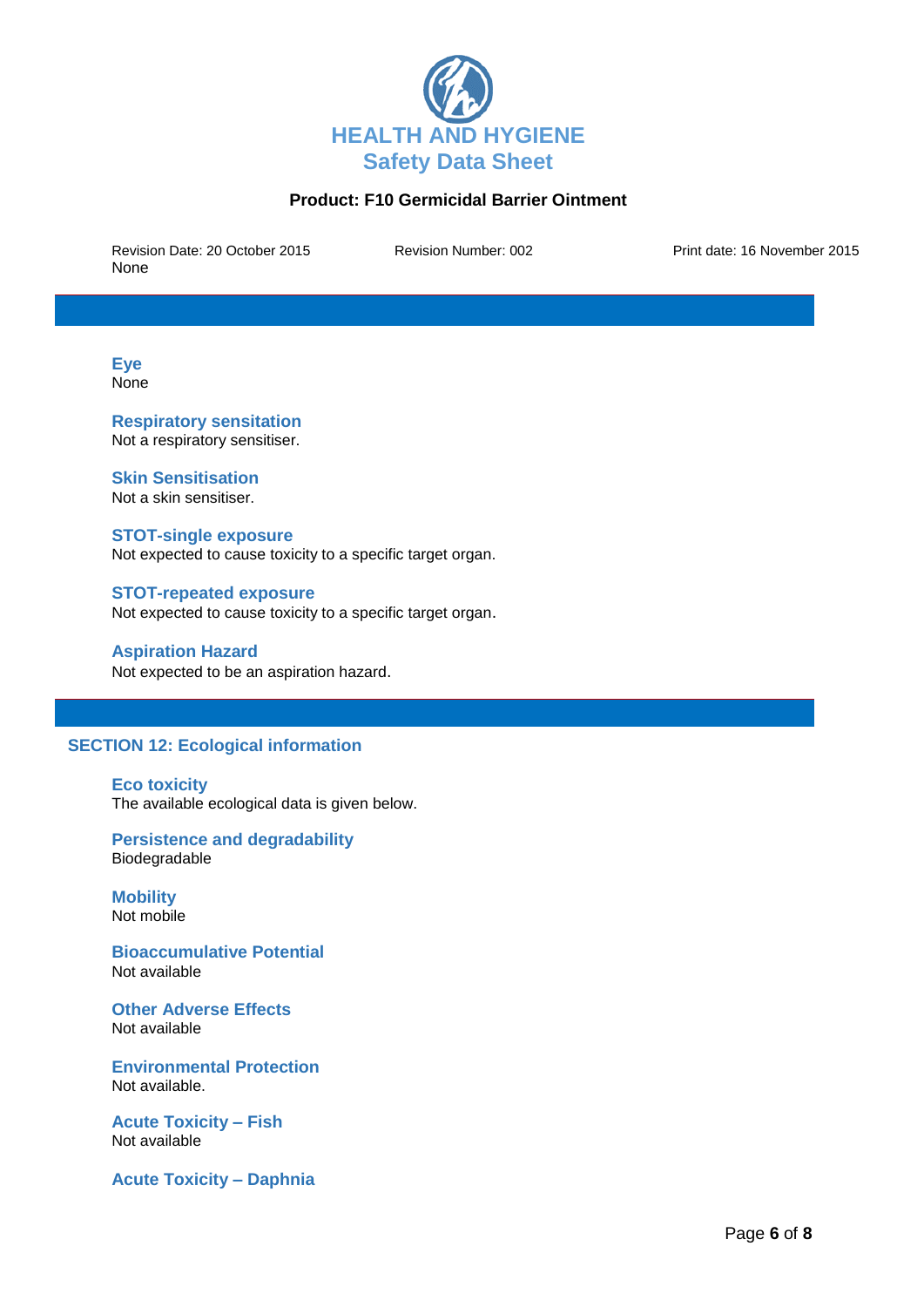

Revision Date: 20 October 2015 Revision Number: 002 Print date: 16 November 2015 Not available

# **SECTION 13: Disposal considerations**

Soak up on an inert material e.g. dry earth and dispose of in an area approved by local authority.

## **SECTION 14: Transport information (according to SANS 10228 and 10229-1)**

UN Number: None allocated UN Proper Shipping Name: None allocated

**Transport Hazard Classes** None allocated

**IMDG Marine pollutant** No

## **SECTION 15: Regulatory information**

Not classified as Hazardous according to SANS 10234:2008: Globally Harmonised System of Classification and labelling of Chemicals (GHS)

## **SECTION 16: Other information**

## **16.1 Abbreviations and acronyms**

- CAS Chemical Abstracts Service<br>
PBT Persistent bio-accumulative
- **PBT** Persistent, bio-accumulative and toxic<br>REACH Registration, Evaluation and Authorisa
- Registration, Evaluation and Authorisation of Chemicals
- SDS Safety Data Sheet
- vPvB Very persistent, very bio-accumulative
- w/w Weight by weight